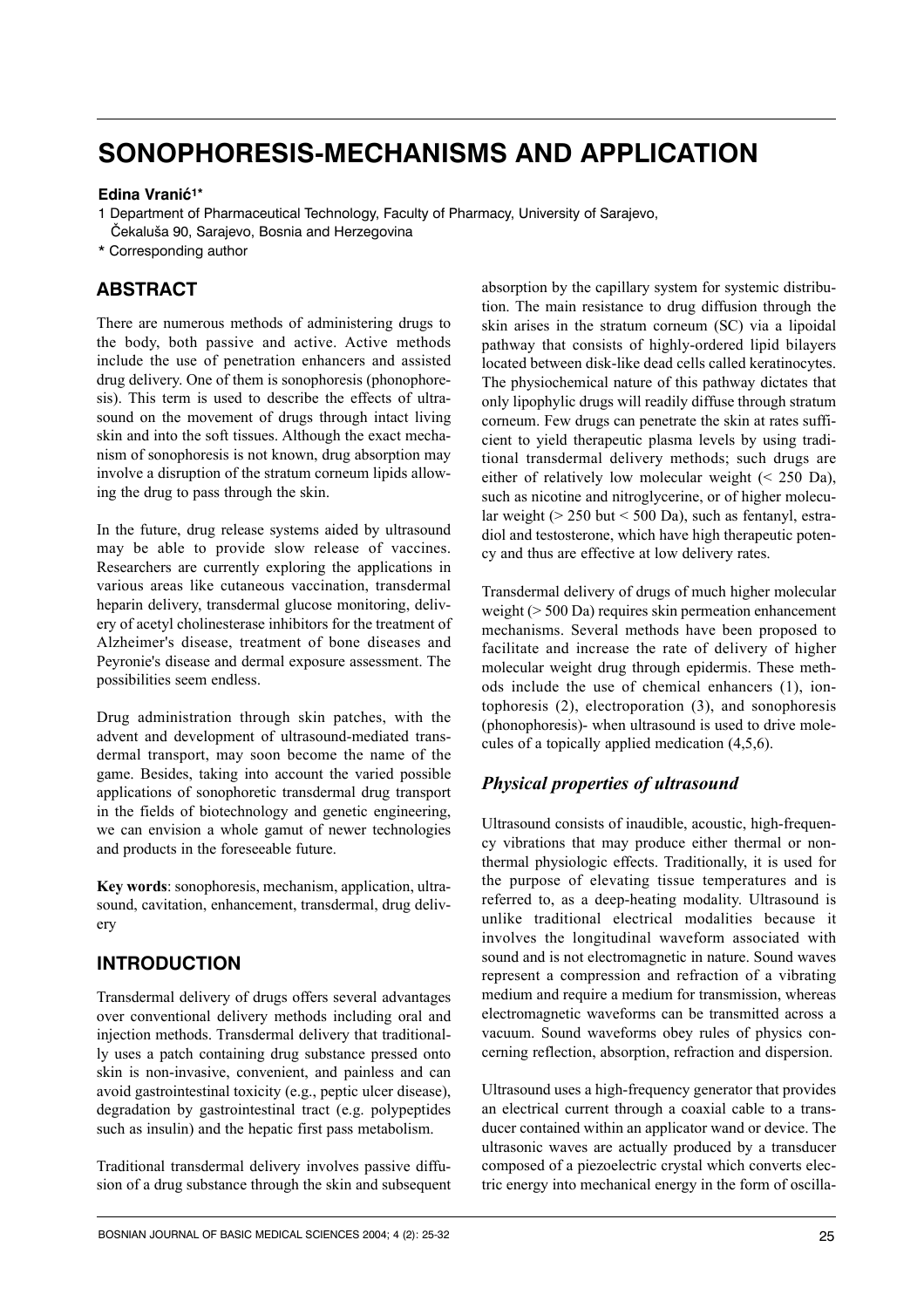tions which generate acoustic waves. These waves are partially reflected by the medium in which they are propagated, the other part penetrates and propagates into the medium. During its propagation, a wave is partially scattered and absorbed by the medium, resulting in attenuation of the emitted wave; the lost energy is converted into heat.

Ultrasound energy can travel through body tissues as a beam that is focused but non-uniform in intensity. The actual intensity delivered is dependent upon the quantity of energy delivered to the applicator or wand head. The energy (intensity) is expressed as the number of watts per square centimeter (W/cm2), ranging from about 0.1 to 3 W/cm2 in medicine (7).

The ultrasound emitted from the unit is actually sound waves that are outside the normal human hearing range. The ultrasonic unit sound transducer head is generally set to emit energy at 1 MHz at 0.5 to 1 W/cm2. As ultrasound waves, they can be reflected, refracted and absorbed by the medium, just like regular sound waves. Ultrasound can induce four basic physiologic effects in the body, including chemical reactions, biologic responses, mechanical responses and thermal effects.

Enhancement of chemical reactions by ultrasound can result in enhanced healing. Biologic responses are enhanced when ultrasound increases the transfer of fluids and nutrients into the tissues. Mechanical responses involve cavitation and tendon extensibility and the thermal effects include treatment referred to, as ultrasonic diathermy.

Ultrasound has been indicated in tissue healing, acute and chronic inflammation, joint contractures, muscle spasm, scar tissue, trigger points, myositis ossificans and plantar warts.

Ultrasound waves can be emitted continuously (continuous mode) or in a sequential mode, e.g. 0.1 s applied every second (discontinuous or pulsed mode). The rise in temperature is faster and more intense with the continuous mode. Pulsed mode is frequently used because it reduces the severity of adverse side effects such as thermal effects.

As it is mentioned earlier, due to potential heat build up, ultrasound can be administered in a pulsed mode, rather than continuous. The use of pulsed ultrasound results in a reduced average heating of the tissues. Interestingly enough, either pulsed or continuous low intensity ultrasound can produce nonthermal or mechanical effects that are associated with soft-tissue healing. Another modality should be mentioned for completeness; that of infrasonic therapy. Normal human hearing is in the range of 60 to 20 000 Hz; ultrasound uses the frequencies of 3 and 5 MHz; infrasound uses oscillations below the hearing range, at 8 to 14 Hz. Infrasound is used primarily as a therapeutic massage modality.

## *The frequency*

The frequency of an emitted wave depends on the size of the crystal. It is by definition higher than 20 kHz. Attenuation of an acoustic wave is inversely proportional to its frequency, and thus the more the frequency increases, the less deeply the ultrasound penetrates into and under the skin. High frequencies (1-3 MHz) were first investigated as physical enhancers for transdermal delivery of drugs (8,9). These high frequencies are still used in current treatments. Because the outer layer of epidermis, the stratum corneum, is the main barrier to percutaneous penetration of drugs it initially seemed logical to concentrate the ultrasonic energy on this skin layer using very high frequency (10-20 MHz) (10,11). The use of low frequency ultrasound (20-150 kHz) was shown to be more effective in enhancing transdermal transport  $(5,12,13)$ .

#### *Intensity*

Various ultrasound intensities in the range of 0.1 to 2 W/cm2 have been used for sonophoresis. In most cases, application of higher intensities is limited by thermal effects.

# **SONOPHORESIS**

The term "sonophoresis" ("phonophoresis") is used to describe the effects of ultrasound on the movement of drugs through intact living skin and into the soft tissues (14). Iontophoresis primarily involves delivery of "ions" (as well as some molecules through the process of electroendoosmosis) whereas sonophoresis involves the delivery of "molecules". Although the exact mechanism is not known, drug absorption may involve a disruption of the stratum corneum lipids allowing the drug to pass through the skin.

Sonophoresis is actually a combination of ultrasound therapy with topical drug therapy to achieve therapeutic drug concentrations at selected sites in the skin. It is widely used by physiotherapists. Generally, it is said that sonophoresis will result in greater depth of penetration than iontophoresis; ultrasound waves have been reported to penetrate up to 4 to 6 cm into the tissues. Sonophoresis is commonly used in the treatment of muscle soreness, tendonitis and bursitis.

Although considerable attention has been given to the investigation of sonophoresis in the past years, its mech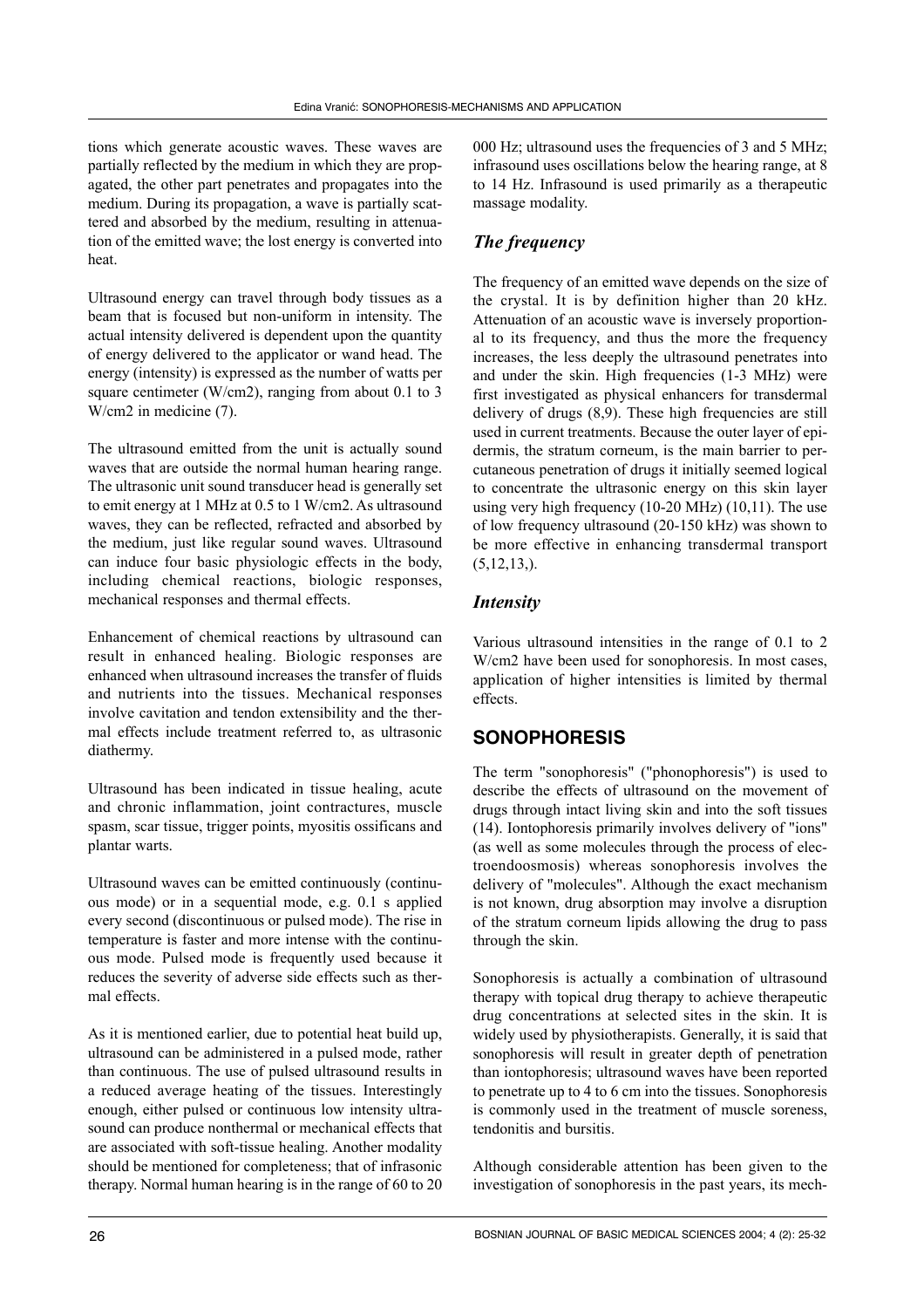anisms were not clearly understood, reflecting the fact that several phenomena may occur in the skin upon ultrasound exposure. These include:

- Cavitation (generation and oscillation of gas bubbles).
- Thermal effects (temperature increase).
- Induction of convective transport.
- Mechanical effects (occurrence of stresses due to pressure variation induced by ultrasound).

Accordingly, if one identifies the dominant phenomena responsible for sonophoresis, a better selection of ultrasound parameters and surrounding physiochemical conditions can be made to selectively enhance the favourable phenomena, thereby broadening the types of drugs that can be administered transdermally (15).

# **MECHANISMS OF SONOPHORESIS**

In order to understand the mechanisms of sonophoresis, it is important to identify various effects of ultrasound exposure on human tissue since one or more this effects may contribute to the mechanism of sonophoresis.

#### *Cavitation*

Cavitation involves the generation and oscillation of gaseous bubbles in a liquid medium and their subsequent collapse when such a medium is exposed to a sound wave, which may be an ultrasound. It can generate violent microstreams, which increase the bioavailability of the drugs (16).

Cavitation occurs due to the nucleation of small gaseous cavities during the negative pressure cycles of ultrasound, followed by the growth of these bubbles throughout subsequent pressure cycles. Whenever small gaseous nuclei already exist in a medium, cavitation takes place preferentially at those nuclei (15,17). This cavitation leads to the disordering of the lipid bilayers and formation of aqueous channels in the skin through which drugs can permeate (18,19,20).

The minimum ultrasound intensity required for the onset of cavitation, referred to as cavitation threshold, increases rapidly with ultrasound frequency (16,18). The most commonly used ultrasound conditions for sonophoresis (frequency 1-3 MHz, intensity 0-2 W/cm2) are called the therapeutic ultrasound conditions (21,22).

But as cavitational effects vary inversely with ultrasound frequency, it was found that any frequency lower than that corresponding to therapeutic ultrasound was more effective in enhancing transdermal transport. This is a direct consequence of reduced acoustic cavitation (formation, growth, and collapse of gas bubbles) at high ultrasound frequencies. Application of ultrasound generates oscillating pressures in liquids and nucleates cavitation bubbles.

At higher frequencies it becomes increasingly difficult to generate cavitation due to the fact that the time between the positive and negative acoustic pressures becomes too short, diminishing the ability of dissolved gas within the medium to diffuse into the cavitation nuclei. The number and size of cavitation bubbles is inversely correlated with application frequency (21, 23).

### *Cavitation inside the skin as a possible sonophoresis mechanism*

Cavitation occurs in a variety of mammalian tissues, including muscle, brain and liver, upon exposure to ultrasound in different conditions. This occurrence of cavitation in biological tissue is attributed to the existence of a large number of gas nuclei. These nuclei are gas pockets trapped in either intracellular or intercellular structures. It has been shown that cavitation inside the skin plays a dominant role in enhancing transdermal transport upon ultrasound exposure (15). Cavitation inside the SC can potentially take place in the keratinocytes or in the lipid regions or in both. Since the effect of ultrasound on transdermal transport depends strongly on the dissolved air content in the surrounding buffer and because most of the water in the SC is present in the keratinocytes, it can be said that cavitation inside the SC takes place in the keratinocytes (Fig. 1). Oscillations of the ultrasoundinduced cavitation bubbles near the keratinocyte-lipid bilayer interfaces may, in turn cause oscillations in the lipid bilayers, thereby causing structural disorder of the SC lipids.



**Figure 1.** Schematic presentation of cavitation occurring in the keratinocytes. Cavitation occurs preferentially at the interface between the keratinocytes and the lipid bilayers (24).

Shock waves generated by the collapse of cavitation bubbles at the interfaces may also contribute to the structure disordering effect. Because the diffusion of permeants through a disordered bilayer phase can be significantly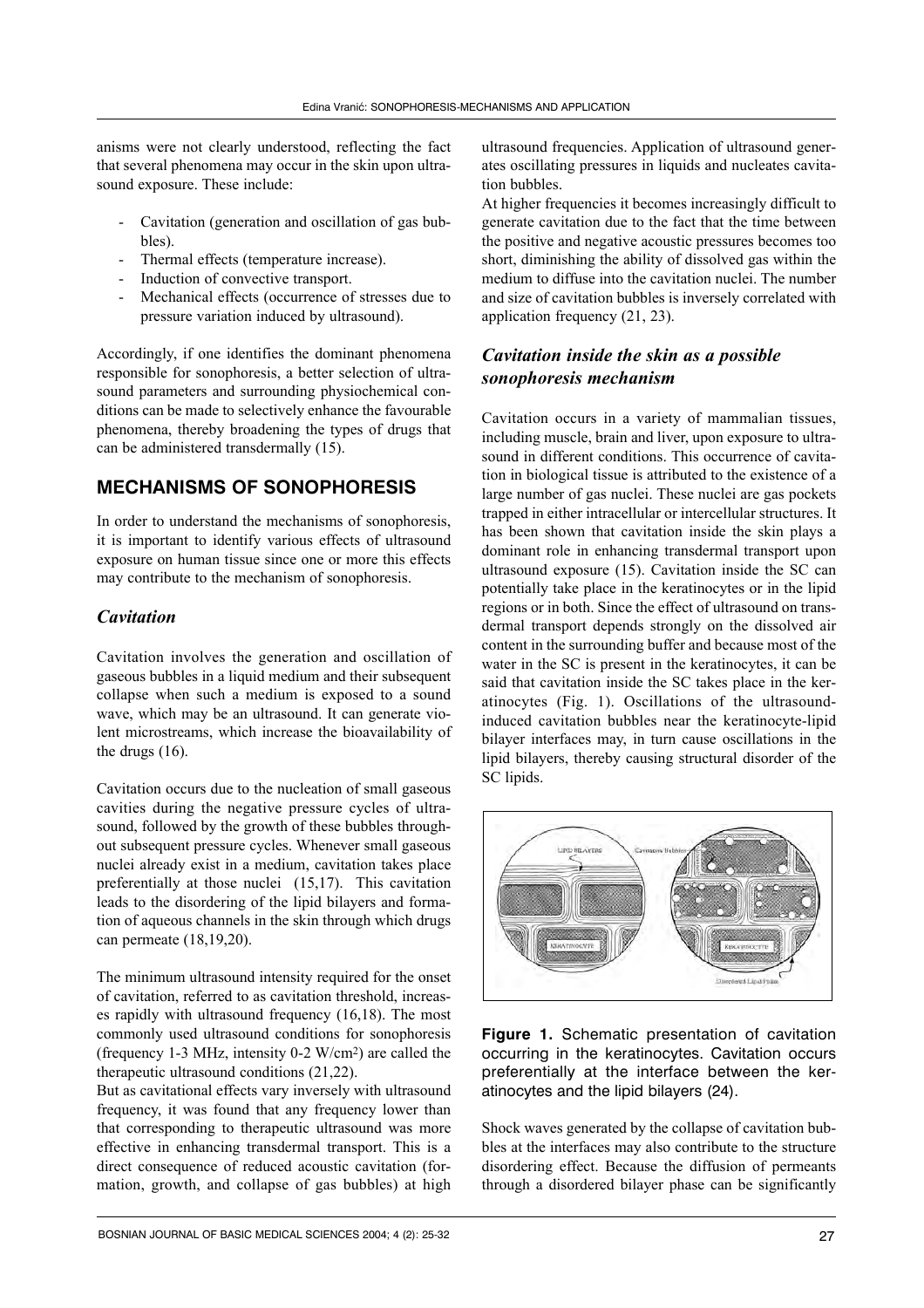faster than that through a normal bilayer, transdermal transport in the presence of ultrasound is higher than passive transport. This, in essence, is the mechanism of sonophoresis.

### *Cavitation outside the skin as a possible sonophoresis mechanism*

Cavitation in the saline surrounding the skin does occur after ultrasound exposure. These cavitation bubbles can potentially play a role in the observed transdermal transport enhancement. Firstly, these bubbles cause skin erosion, following their violent collapse on the skin surface, due to generation of shock waves, thereby enhancing transdermal transport. Secondly, the oscillations and collapse of cavitation bubbles also cause generation of velocity jets at the skin-donor solution interface, referred to as microstreaming. These induce convective transport across the skin, thereby enhancing the overall transdermal transport. Experimental findings suggest that cavitation outside the skin does not play that important a role in sonophoresis (11,15).

## *Thermal effects*

The increase in the skin temperature resulting from the absorbance of ultrasound energy may increase the skin permeability coefficient because of an increase in the permeant diffusion coefficient. The absorption coefficient of a medium increases proportionally with the ultrasound frequency, indicating that the thermal effects of ultrasound are proportional to the ultrasound frequency. The increase in the temperature of a medium upon ultrasound exposure at a given frequency varies proportionally with the ultrasound intensity and exposure time. The thermal effects can be substantially reduced by pulsed application.

#### *Role of convective transport in sonophoresis*

Fluid velocities are generated in porous medium exposed to ultrasound due to interference of the incident and reflected ultrasound waves in the diffusion cell and oscillations of the cavitation bubbles. Fluid velocities generated in this way may affect transdermal transport by inducing convective transport of the permeant across the skin, especially through hair follicles and sweat ducts. Experimental findings suggest that convective transport does not play an important role in the observed transdermal enhancement (15).

### *Role of mechanical stresses in sonophoresis*

Ultrasound is a longitudinal pressure wave inducing sinusoidal pressure variations in the skin, which, in turn, induce sinusoidal density variation. At frequencies greater than 1 MHz, the density variations occur so rapidly that a small gaseous nucleus cannot grow and cavitational effects cease. But other effects due to density variations, such as generation of cyclic stresses because of density changes that ultimately lead to fatigue of the medium, may continue to occur. Lipid bilayers, being self-assembled structures, can easily be disordered by these stresses, which result in an increase in the bilayer permeability. This increase is, however, non-significant and hence mechanical effects do not play an important role in therapeutic sonophoresis. Thus cavitation induced lipid bilayer disordering is found to be the most important cause for ultrasonic enhancement of transdermal transport (15).

# *Drug delivery*

Two different approaches are used for actual drug delivery. Originally, the drug-containing coupling agent was applied to the skin immediately followed by the ultrasound treatment. Today, generally the product is applied to the skin and a period of time allowed for the drug to begin absorption into the skin; then, the ultrasound is applied. Drug penetration is most likely in the 1 to 2 mm depth range (7).

#### *Contraindications*

Contraindications and/or precautions for the use of ultrasound and phonophoresis include:

> infection, cancer, heart problems/pacemaker, implants (metal, silicone, saline), acute and post-acute injury, epiphyseal areas, pregnancy, thrombophlebitis, impaired sensation and around the eyes.

### *Coupling medium*

The actual tissue penetration is also dependent upon the impedance or acoustic properties of the media or the efficiency of the coupling agent. A coupling medium is required to provide an air-tight contact between the skin and the ultrasound head. The coupling medium can also serve as the drug vehicle. The vehicle containing the drug must be formulated to be smooth and non-gritty as it will be rubbed into the skin by the head of the transducer. Agents used as coupling media include mineral oil, water-miscible creams and gels. In the immersion method, water is the best medium. The immersion method is best used for areas that are small or irregularly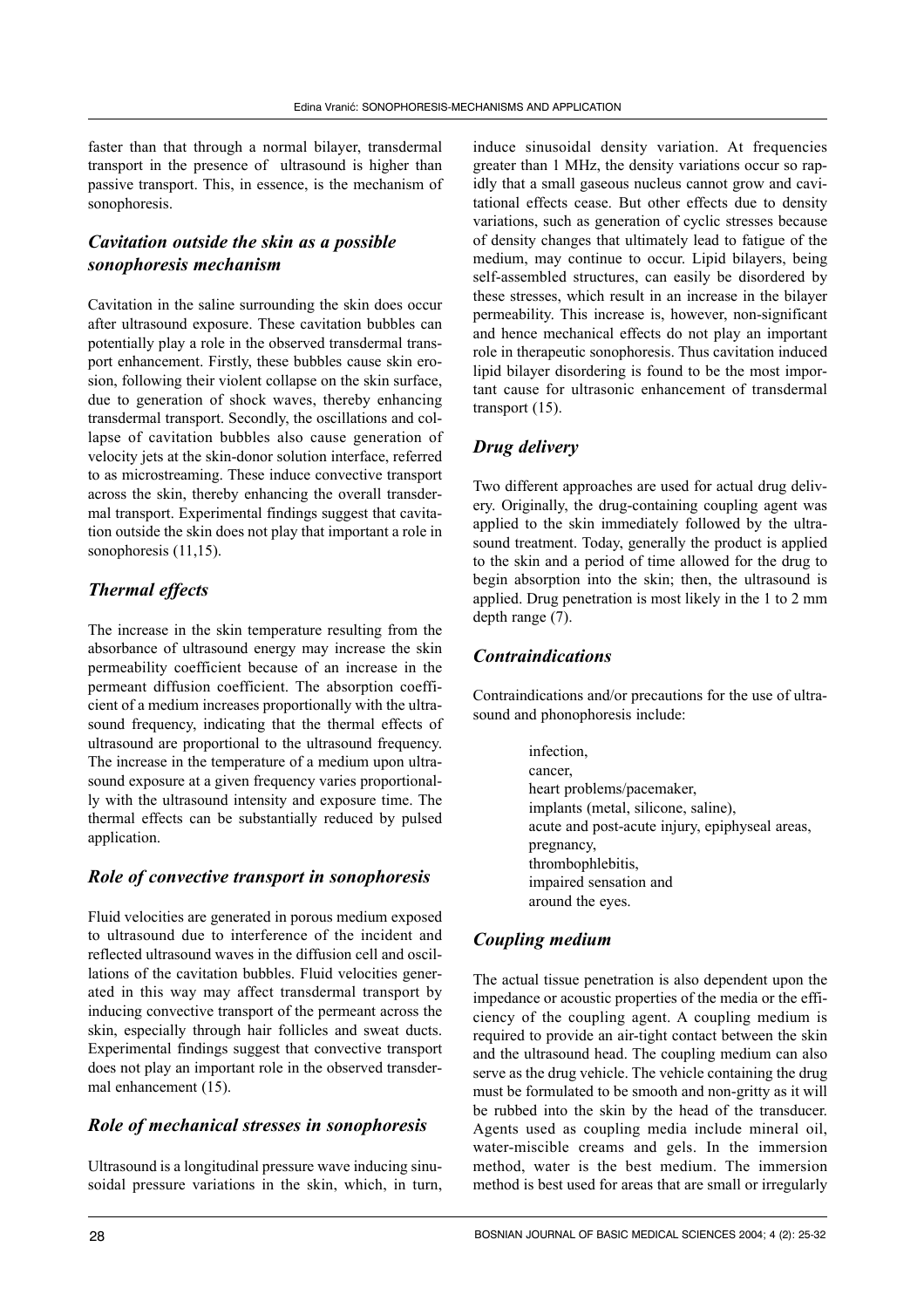shaped. In this method, the drug is applied in a suitable vehicle prior to immersion into water and the application of the ultrasound.

Emulsions have been used but the oil/water interfaces in emulsions can disperse the ultrasonic waves, resulting in a reduction of the intensity of the energy reaching the skin. It may also cause some localized heating. Air should not be incorporated into the product as air bubbles may disperse the ultrasound waves resulting in heating at the liquid: air interface.

The pseudoplastic rheology flow exhibited by gels is advantageous as gels are "shear-thinning", decreasing viscosity and friction when stress is applied. The product should be of relatively low viscosity for ease of application and ease of movement of the transducer head during the ultrasound process.

Gels work very well as a medium. The viscosity of the coupling agent and the quantity of gas dissolved in the medium may significantly affect transdermal transport (15). A decrease in sonophoretic transport of insulin, vasopressin and estradiol was reported in vitro when molecules were administered in a gel (15,25).

Similar findings were reported with lidocaine in vivo in hairless mice (26).

### **APPLICATION**

For greater efficiency of both the ultrasound and sonophoresis, the skin should be will hydrated. Lack of moisture impedes sound transfer; the skin can be rehydrated using a warm, moist towel for about 10-15 minutes prior to the treatment. After treatment is completed, an occlusive dressing will help to maintain skin hydration, warmth and capillary dilatation; it will also keep the drug (residing on the skin surface) in intimate contact with the skin for further absorption.

There are numerous steps involved in successful treatment using sonophoresis, as follows:

- Determine if sonophoresis is indicated and that no contraindications are present,
- Clean and hydrate (if necessary) the body part,
- Determine the drug to be used,
- Determine the coupling method /direct (determine coupling agent) or water immersion/ to be used,
- Determine the frequency,
- Determine the intensity,
- Determine the time of treatment,
- Start treatment,
- If local, move the sound head at approximately 4 cm/sec, with an overlap one-half the width of the sound head,
- Determine the number of treatments per day,
- Record the necessary parameters,
- Clean the unit and the treated area,
- Apply an occlusive dressing if desired.

In summary, drug delivery can be maximized by controlling these variables. So, special attention should be to the following (9):

- Both the drug and the coupler (or vehicle) should efficiently transmit ultrasound.
- Pretreat the skin using ultrasound, heat, moisture or by shaving.
- Position the patient to maximize circulation during treatment.
- Use an occlusive dressing after treatment.
- Use an intensity of 1.5 W/cm2 to capture both the thermal and non-thermal effects of the ultrasound.
- Low-intensity ultrasound  $(0.5 \text{ W/cm2})$  should be used when treating open wounds or acute injuries.

# **DRUGS USED**

Numerous drugs have been administered using sonophoresis. Hydrocortisone is the drug most often administered using sonophoresis in concentrations ranging from 1% to 10%. Other drugs administered include betamethasone dipropionate, oligodeoxynucleotides, chymotrypsin alpha, dexamethasone, fluocinonide, heparin, hyaluronidase, ibuprofen, indomethacin, insulin, iodine, ketoprofen, lidocaine, mecholyl, naproxen, piroxicam, sodium salicylate, trypsin, and zinc.

### *Stability of sonicated drugs*

Eventual degradation of drugs to ultrasound was studied in vitro and showed absence of degradation for oligodeoxynucleotides (27), insulin (28), fentanyl and caffeine (29). The persistence of biological activity of insulin and low-molecular weight heparin in vivo is also in accordance with the absence of degradation in the conditions used (5, 30).

# **BIOLOGICAL EFFECT OF ULTRASOUND APPLICATION**

Ultrasound over a wide frequency range has been used in medicine over the last century. For example, therapeutic ultrasound (1- 3 MHz) has been used for massage, low frequency ultrasound in dentistry (23-40 kHz), and high frequency ultrasound (3-10 MHz) for diagnostic purposes. In view of this, significant attention has been given to the effects of ultrasound on biological tissues.

As described earlier, ultrasound affects biological tissues via three main effects: thermal effects, cavitational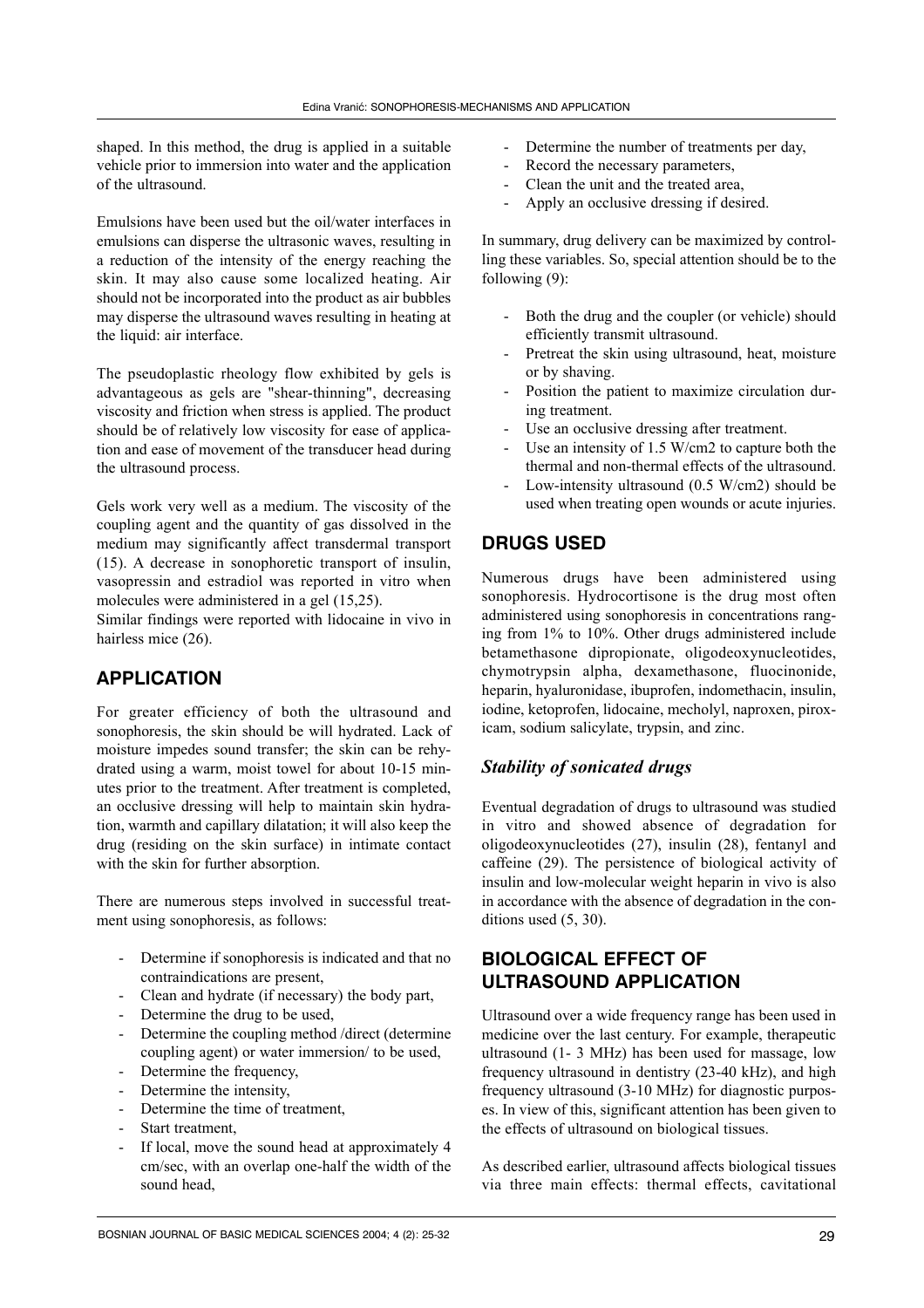effects, and acoustic streaming. Conditions under which these effects become critical are given as follows:

Thermal effects may be important when:

- The tissue has a high protein content
- A high intensity continuous wave ultrasound is used
- Bone is included in the heated volume
- Vascularization is poor

Cavitation may be important when:

- Low frequency ultrasound is used
- Gassy fluids are exposed
- Small gas-filled spaces are exposed
- The tissue temperature is higher than normal

Streaming may be important when:

- The medium has an acoustic impedance different from its surroundings
- The fluid in the biological medium is free to move
- Continuous wave application is used

Numerous investigators have reported histological studies of animal skin exposed to ultrasound under various conditions in order to assess its effect on living skin cells. Although these histological studies indicate no adverse effects of ultrasound, further research focusing on safety issues is required to evaluate limiting ultrasound parameters for safe exposure (24).

Some studies have also been carried out to determine the safety of low-frequency sonophoresis on human and rat skin by evaluating their structural modifications after ultrasound exposure. Skin samples were observed under optical and electron microscopy to detect any structural changes. The skin samples exposed to ultrasound intensities lower than 2.5 W/cm2 showed no modification. However it was found that high-intensity, low frequency (20 kHz) ultrasound equipment could cause severe skin lesions when used with inappropriate ultrasound conditions (31,32,33).

### **CONCLUSION**

There is no doubt that ultrasound can markedly increase percutaneous absorption. Current published findings are encouraging, especially for diabetes. It is possible to decrease glucose blood levels with a non-invasive device in vivo in animals and moreover, measurement of blood glucose levels could be achieved in humans (34). Sonophoretically enhanced transdermal drug transport promises to radically change the way in which we inject drugs in the near future. With further research, patients may soon possess small pocketsize sonicators used to "inject" drugs whenever required. Furthermore, these devices could be coupled with sensors that can monitor drug concentrations in the blood to formulate a self-controlled drug delivery method that can potentially eliminate patient compliance (34).

Sonophoretically enhanced transdermal drug transport may also have an application in tissue engineering and gene therapy. This method makes the engineering of a new organ, in situ, and culturing it outside the body seem within reach.

In the future, drug release systems aided by ultrasound may be able to provide slow release of vaccines such as that for tetanus, which need repeated booster shots; or for an AIDS vaccine. Researchers are currently exploring the applications in various areas like cutaneous vaccination, transdermal heparin delivery, transdermal glucose monitoring, delivery of acetyl cholinesterase inhibitors for the treatment of Alzheimer's disease, treatment of bone diseases and Peyronie's disease and dermal exposure assessment. The possibilities seem endless (35).

In summary, even though today only few drugs are administered transdermally in general practice, with the advent and development of ultrasound-mediated transdermal transport, drug administration through skin patches may soon become the name of the game. Besides, taking into account the varied possible applications of sonophoretic transdermal drug transport in the fields of biotechnology and genetic engineering, we can envision a whole gamut of newer technologies and products in the foreseeable future.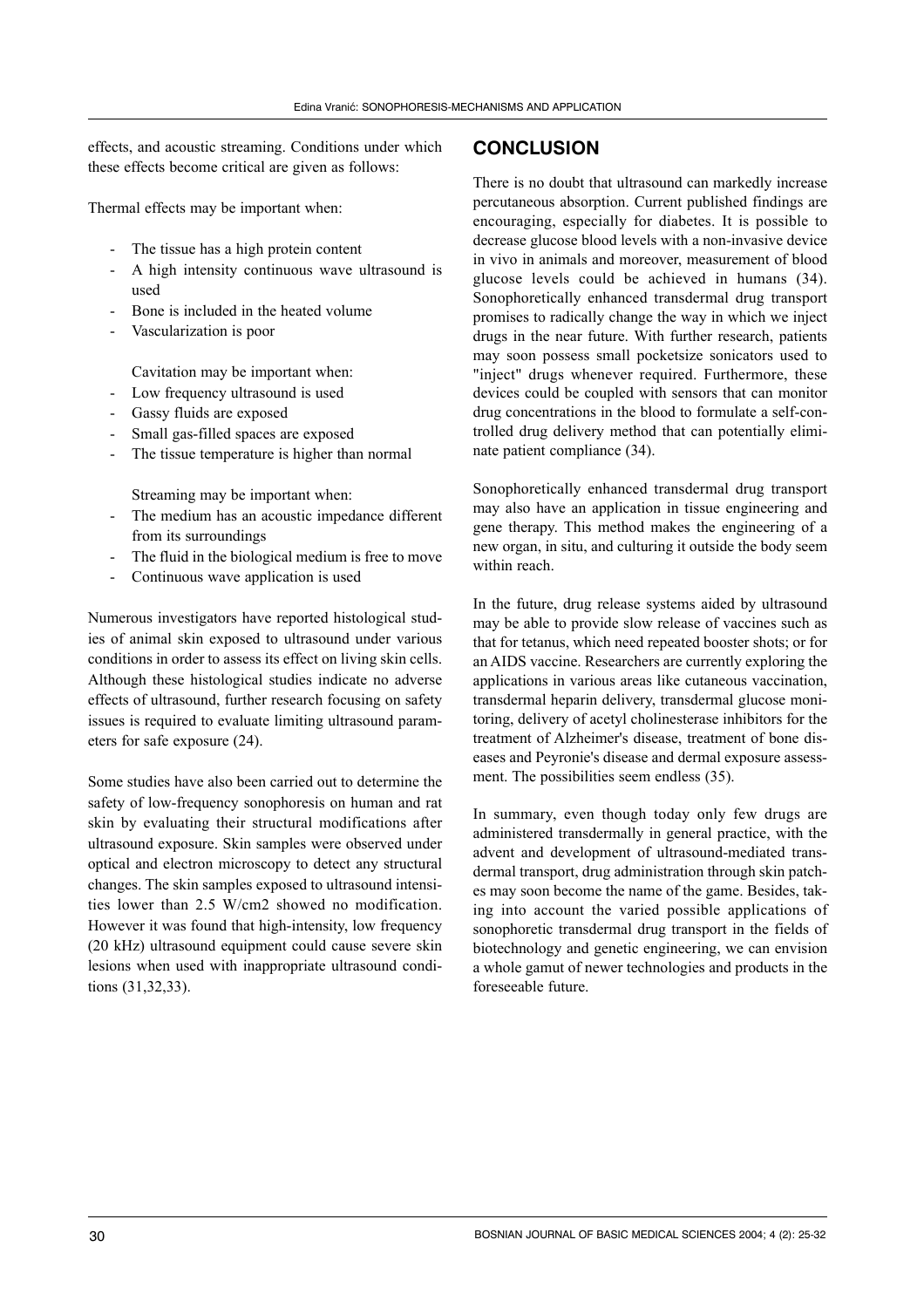#### **REFERENCES**

- (1) Walters K.A. Skin penetration enhancers and their use. In: Hadgraft J. and Guy R. Eds: Transdermal Therapeutic Systems. New York: Marcel Dekker, 1989: 197-245.
- (2) Burnette R.R. Iontophoresis: In: Hadgraft J. and RGuy R., Eds: Transdermal Therapeutic Systems. New York: Marcel Dekker, 1989: 247-291.
- (3) Prausnitz M.R., Bose V.G., Langer R., Weaver J.C. Electroporation of mammolalian skin: a mechanism to enhance transdermal drug delivery. Proc Nat'l Acad Sci USA. 1993; 90: 10504-10508.
- (4) Levy D., Kost J., Meshulam Y., Langer R. Effect of ultrasound on drug delivery to rates and guinea pigs. J. Clin. Invest. 1989; 83: 2074-2078.
- (5) Mitragotri S., Blankschtein D., Langer, R. Ultrasound-mediated transdermal protein delivery. Science. 1995; 269: 850-853.
- (6) Mitragotri S., Blankschtein D, Langer R. Transdermal drug delivery using low frequency sonophoresis. Pharm Res 1996; 13: 411-420.
- (7) Kahn J. Principles and Practice of Electrotherapy, 4th Ed. Philadelphia PA. Churchill Livingstone. 2000: 63
- (8) Pottenger F.J., Karalfa B.L. Utilization of hydrocortisone phonophoresis in United States army physical therapy clinics. Military Medicine 1989;154: 355-358.
- (9) Byl N.B. The use of ultrasound as an enhancer for transcutaneous drug delivery: Phonophoresis. Phys. Ther. 1995; 75: 539-553.
- (10) Bommannan D., Okuyama H., Stauffer P., Guy R.H. Sonophoresis. I. The use of high-frequency ultrasound to enhance transdermal drug delivery. Pharm. Res. 1992; 9: 559-564.
- (11) Bommannan D., Menon G.K., Okuyama H., Elias P.M., Guy R.H. Sonophoresis. II. Examination of the mechanism(s) of ultrasound-enhanced transdermal drug delivery. Pharm. Res. 1992; 9: 1043-1047.
- (12) Tachibana K., Tachibana S. Transdermal delivery of insulin by ultrasonic vibration. J. Pharm. Pharmacol. 1991; 43: 270-271.
- (13) Tachibana K. Transdermal delivery of insulin to alloxan-diabetic rabbits by ultrasound exposure. Pharm. Res. 1992; 9: 952-954.
- (14) Gandhi A.S., Dixit S.G. Skin electroporation for macro-molecular transdermal drug delivery. Bombay Technologist 1998-1999; 48: 5-11.
- (15) Mitragotri S., Edwards D.A., Blankschtein D., Langer R. A mechanistic study of ultrasonically-enhanced transdermal drug delivery. J. Pharm. Sci. 1995; 84: 697-706.
- (16) Tachibana K., Tachibana S. Application of ultrasound energy as a new drug delivery system. Jpn. J. Appl. Phys. 1999; 38: 3014-3019
- (17) Mason T.J., Lorrimer J.P. Sonochemistry-theory, applications and uses of ultrasound in chemistry, Ellis Horwood, 1988.
- (18) Mitragotri S., Kost J. Low-frequency sonophoresis: a noninvasive method of drug delivery and diagnostics. Biotechnol. Prog. 2000; 16: 488-492.
- (19) Tezel A., Sens A., Mitragotri S. Investigation of the role of cavitation in low-frequency sonophoresis using acoustic spectroscopy. J. Pharm. Sci. 1998; 91: 444-453.
- (20) Tang H., Mitragotri S., Blankschtein D., Langer R. Theoretical description of transdermal transport of hydrophilic permeants: Application to low frequency sonophoresis. J. Pharm. Sci. 2001; 90: 543-566.
- (21) Tezel A., Sens A., Tuchscherer J., Mitragotri S. Frequency dependence of sonophoresis. Pharm. Res. 2001; 18: 1694-1700.
- (21) Tezel A., Sens A., Tuchscherer J., Mitragotri S. Frequency dependence of sonophoresis. Pharm. Res. 2001; 18: 1694-1700.
- (22) Mitragotri S., Farrell J., Tang H., Terahara T., Kost J., Langer R. Determination of threshold energy dose for ultrasound induced transdermal drug transport. J. Control. Release 2000; 63: 41-52.